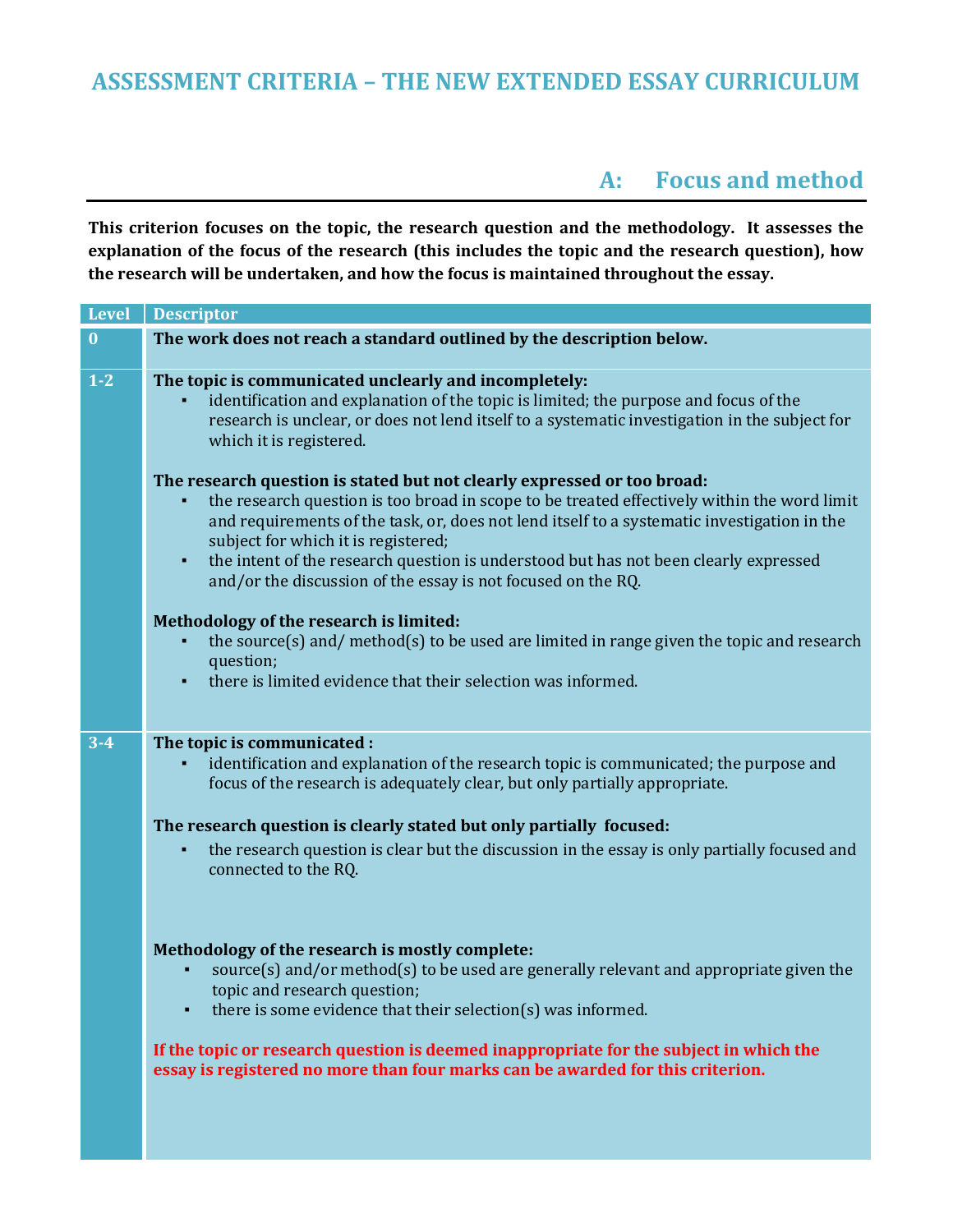

# **B: Knowledge and Understanding**

**This criterion assesses the extent to which the research relates to the subject area/discipline used to explore the research question; or in the case of the World Studies Extended Essay, the issue addressed and the two disciplinary perspectives applied; and additionally, the way in which this knowledge and understanding is demonstrated through the use of appropriate terminology and concepts.**

| <b>Level</b>     | <b>Descriptor</b>                                                                                                                                                                                                                                                                                     |
|------------------|-------------------------------------------------------------------------------------------------------------------------------------------------------------------------------------------------------------------------------------------------------------------------------------------------------|
| $\boldsymbol{0}$ | The work does not reach a standard outlined by the description below.                                                                                                                                                                                                                                 |
| $1-2$            | Knowledge and understanding is limited<br>• the selection of the source material is limited or only partially appropriate to the research<br>question;<br>• knowledge of the topic/discipline(s)/issue is anecdotal, unstructured and mostly<br>descriptive with sources not effectively being used.  |
|                  | Use of terminology and concepts is unclear and limited:<br>• subject specific terminology and/or concepts are either missing or inaccurate<br>demonstrating limited knowledge and understanding.                                                                                                      |
| $3 - 4$          | Knowledge and understanding is good:<br>• the selection of source material is mostly relevant and appropriate to the research question;<br>• knowledge of the topic/discipline(s)/issue is clear; there is an understanding of the sources<br>used but their application is only partially effective. |
|                  | Use of terminology and concepts is adequate:<br>• the use of subject specific terminology and concepts is mostly accurate demonstrating an<br>appropriate level of knowledge and understanding.                                                                                                       |
|                  | If the topic or research question is deemed inappropriate for the subject in which the<br>essay is registered no more than four marks can be awarded for this criterion.                                                                                                                              |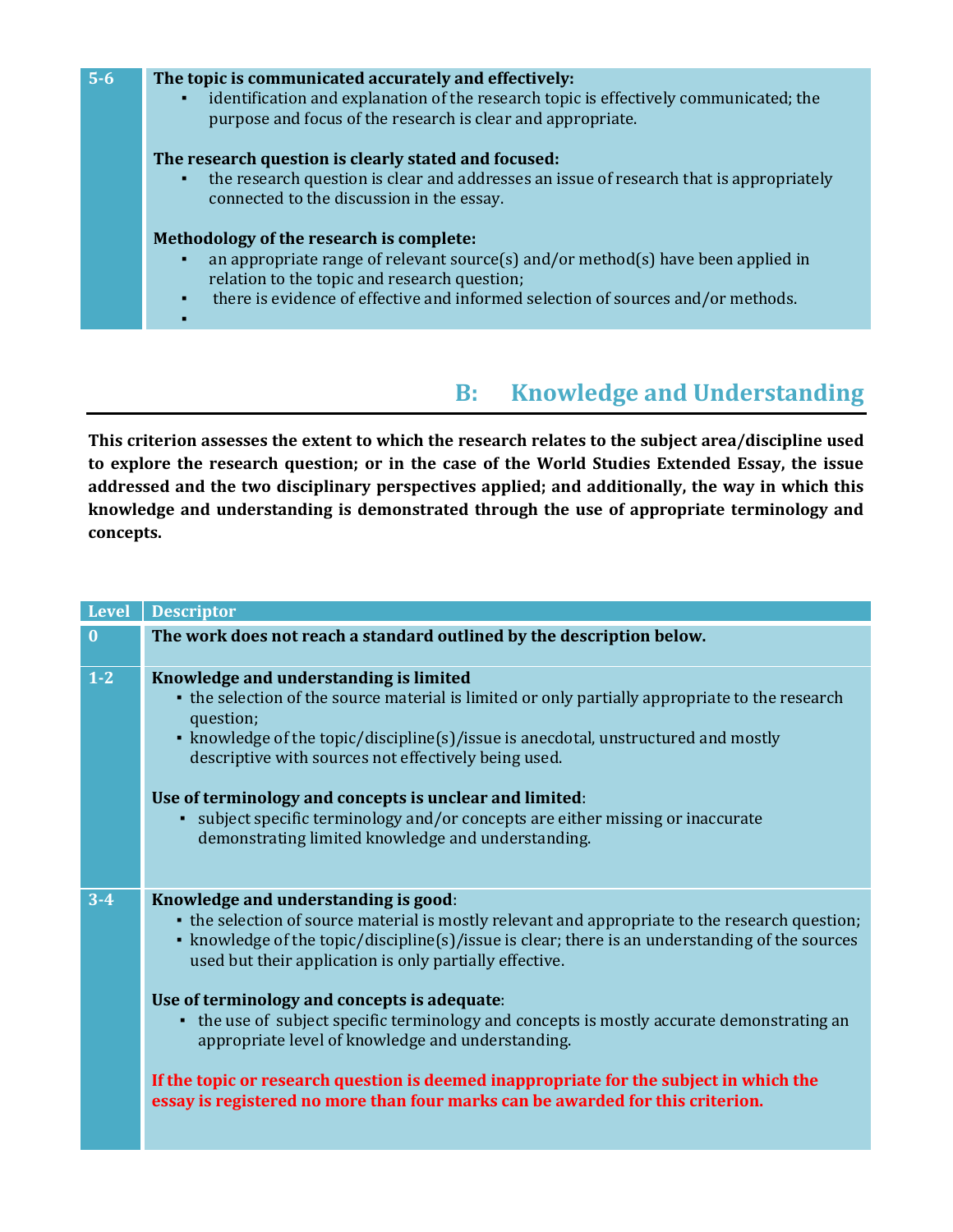| $5 - 6$ | Knowledge and understanding is excellent:<br>• the selection of source materials is clearly relevant and appropriate to the research<br>question;<br>• knowledge of the topic/discipline(s)/issue is clear and coherent and sources are used<br>effectively and with understanding; |
|---------|-------------------------------------------------------------------------------------------------------------------------------------------------------------------------------------------------------------------------------------------------------------------------------------|
|         | Use of terminology and concepts is good:<br>• the use of subject specific terminology and concepts is accurate and consistent<br>demonstrating effective knowledge and understanding.                                                                                               |

# **C: Critical Thinking**

#### **This criterion assesses the extent to which critical thinking skills have been used to analyse and evaluate the research undertaken.**

| <b>Level</b> | <b>Descriptor</b>                                                                                                                                                                                                                                                                                                                                                                                                                                                             |
|--------------|-------------------------------------------------------------------------------------------------------------------------------------------------------------------------------------------------------------------------------------------------------------------------------------------------------------------------------------------------------------------------------------------------------------------------------------------------------------------------------|
| $\bf{0}$     | The work does not reach a standard outlined by the description below.                                                                                                                                                                                                                                                                                                                                                                                                         |
| $1-3$        | The research is limited:<br>• the application of the research presented is limited and its relevance to the research<br>question is not clear.                                                                                                                                                                                                                                                                                                                                |
|              | Analysis is limited:<br>• there is limited analysis;<br>• where there are conclusions to individual points of analysis these are limited and not<br>consistent with the evidence.                                                                                                                                                                                                                                                                                             |
|              | Discussion/evaluation is limited<br>an argument is outlined but this is limited, incomplete, descriptive or narrative in nature;<br>the construction of an argument is unclear and/or incoherent in structure hindering<br>$\blacksquare$<br>understanding;<br>where there is a final conclusion, it is limited and not consistent with the<br>$\blacksquare$<br>arguments/evidence presented;<br>there is an attempt to evaluate the research, but this is superficial.<br>٠ |
|              | If the topic or research question is deemed inappropriate for the subject in which the<br>essay is registered no more than three marks can be awarded for this criterion.                                                                                                                                                                                                                                                                                                     |
| $4 - 6$      | The research is adequate:<br>• the application of some research is appropriate <b>and/or</b> relevant to the research question.<br>Analysis is adequate:<br>• there is analysis but this is only partially relevant to the research question; the inclusion of                                                                                                                                                                                                                |
|              | irrelevant research detracts from the quality of the argument;<br>• any conclusions to individual points of analysis are only partially supported by the<br>evidence.                                                                                                                                                                                                                                                                                                         |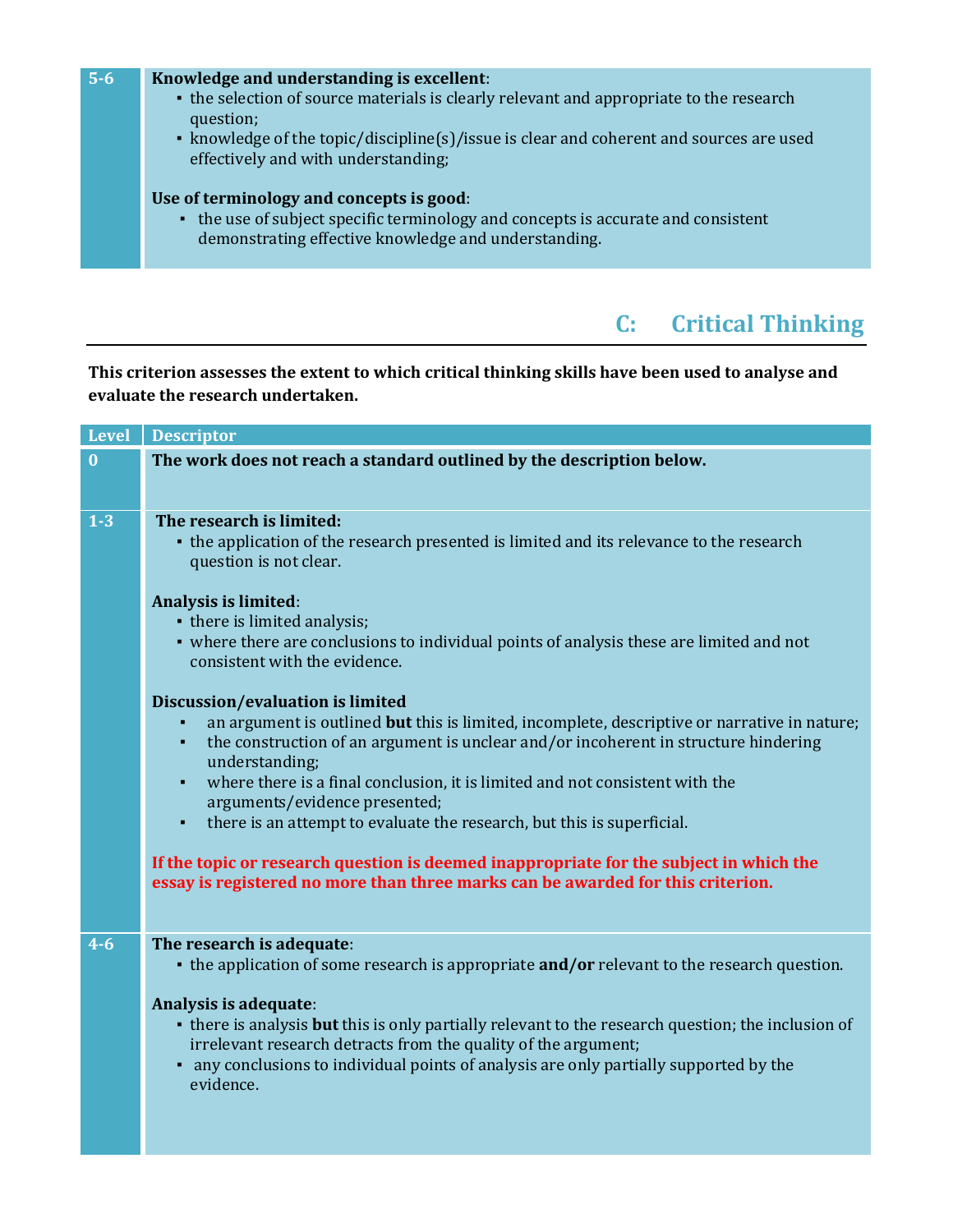|             | Discussion/evaluation is adequate<br>an argument explains the research but the reasoning contains inconsistencies;<br>the argument may lack clarity and coherence but this does not significantly hinder<br>$\blacksquare$<br>understanding;<br>where there is a final or summative conclusion, this is only partially consistent with the<br>$\blacksquare$<br>arguments/evidence presented;<br>the research has been evaluated but not critically. |
|-------------|------------------------------------------------------------------------------------------------------------------------------------------------------------------------------------------------------------------------------------------------------------------------------------------------------------------------------------------------------------------------------------------------------------------------------------------------------|
| $7 - 9$     | The research is good:<br>the majority of the research is appropriate and its application is clearly relevant to the<br>research question.                                                                                                                                                                                                                                                                                                            |
|             | Analysis is good:<br>the research is analysed in a way that is clearly relevant to the research question; and, the<br>inclusion of less relevant research rarely detracts from the quality of the overall analysis;<br>conclusions to individual points of analysis are supported by the evidence but there are<br>٠<br>some minor inconsistencies.                                                                                                  |
|             | Discussion/evaluation is good<br>an effective reasoned argument is developed from the research, with a conclusion<br>supported by the evidence presented;<br>this reasoned argument is clearly structured and coherent and supported by a final or<br>٠<br>summative conclusion; minor inconsistencies may hinder the strength of the overall<br>argument;<br>the research has been evaluated, and this is partially critical.<br>٠                  |
| $10-$<br>12 | The research is excellent:<br>The research is appropriate to the research question and its application is consistently<br>relevant.                                                                                                                                                                                                                                                                                                                  |
|             | Analysis is excellent:<br>• the research is analysed effectively and clearly focused on the research question; the<br>inclusion of less relevant research does not significantly detract from the quality of the<br>overall analysis;<br>• conclusions to individual points of analysis are effectively supported by the evidence.                                                                                                                   |
|             | Discussion/evaluation is excellent:<br>an effective and focused reasoned argument is developed from the research with a<br>conclusion reflective of the evidence presented;<br>this reasoned argument is well structured and coherent, any minor inconsistencies do not<br>٠<br>hinder the strength of the overall argument or the final or summative conclusion;<br>the research has been critically evaluated.<br>٠                                |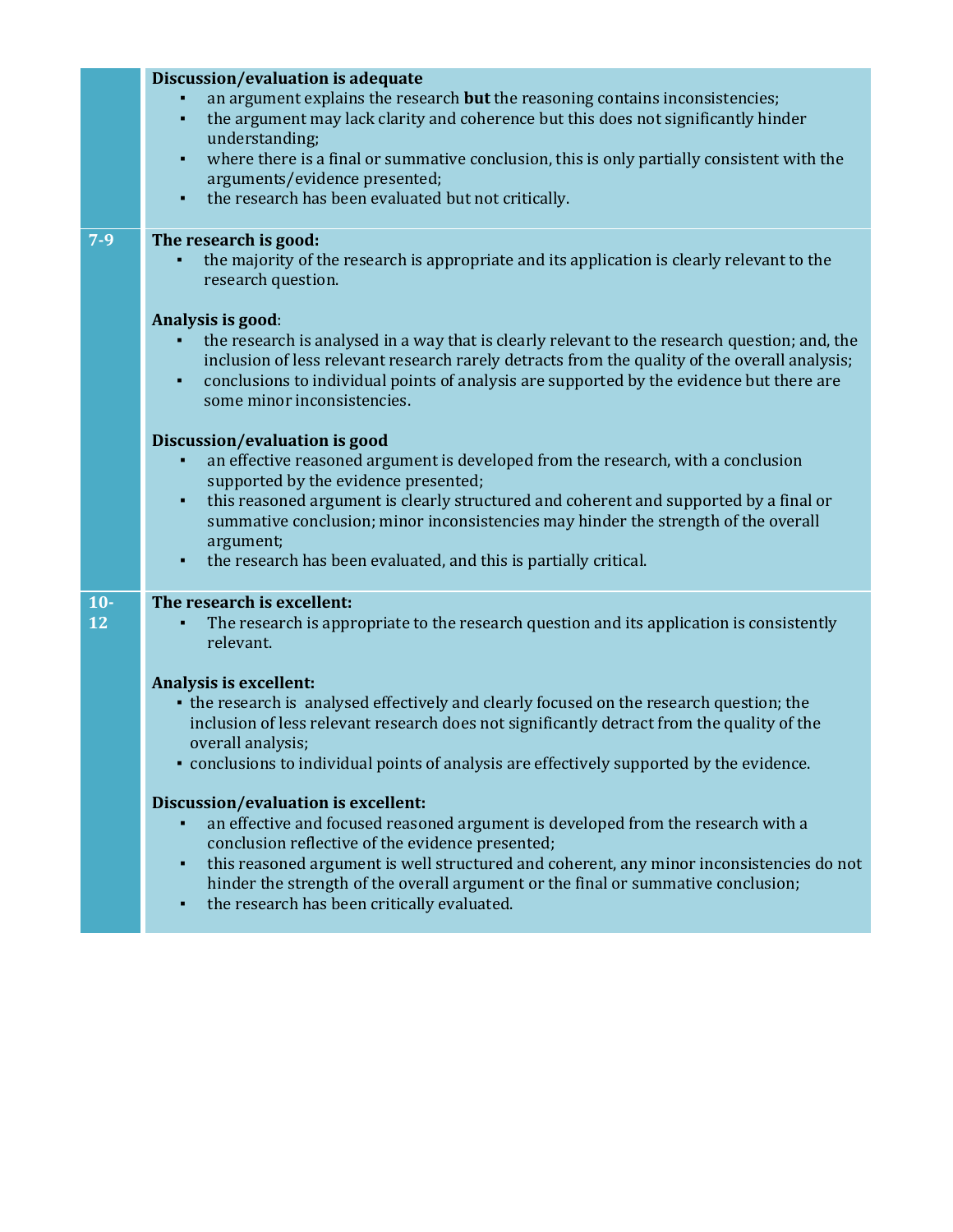**This criterion assesses the extent to which the presentation follows the standard format expected for academic writing and the extent to which this aids effective communication.**

| <b>Leve</b>  | <b>Descriptor</b>                                                                                                                                                                                                                                                                                                                                                                                                                                                 |
|--------------|-------------------------------------------------------------------------------------------------------------------------------------------------------------------------------------------------------------------------------------------------------------------------------------------------------------------------------------------------------------------------------------------------------------------------------------------------------------------|
| $\mathbf{0}$ | The work does not reach a standard outlined by the description below.                                                                                                                                                                                                                                                                                                                                                                                             |
| $1-2$        | Formal presentation is acceptable:<br>The structure of the essay is generally appropriate in terms of the expected conventions<br>٠<br>for the topic, argument and subject in which the essay is registered;<br>Some layout considerations may be missing or applied incorrectly;<br>$\blacksquare$<br>Weaknesses in the structure and/or layout do not significantly impact the reading,<br>$\blacksquare$<br>understanding or evaluation of the Extended Essay. |
| $3 - 4$      | Formal presentation is good:<br>The structure of the essay clearly is appropriate in terms of the expected conventions for<br>the topic, the argument and subject in which the essay is registered;<br>Layout considerations are present and applied correctly;<br>٠<br>The structure and layout support the reading, understanding and evaluation of the<br>$\blacksquare$<br><b>Extended Essay.</b>                                                             |